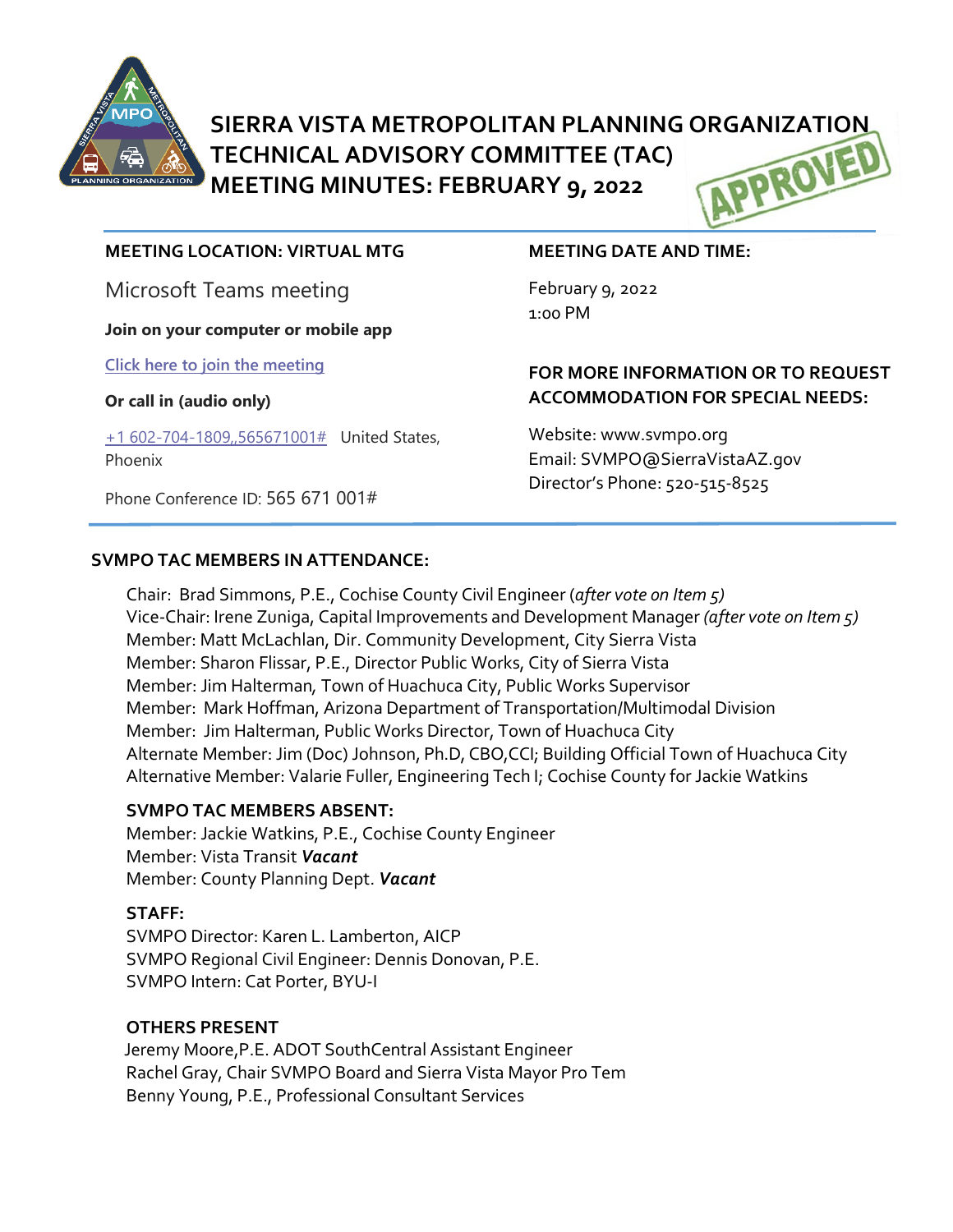Chanel Kirkpatrick, External Services Manager, City of Sierra Vista

# **1. CALL TO ORDER AND ROLL CALL**

Vice-Chair Simmons called the TAC meeting to order at 1:03 p.m. Roll call was taken and a quorum was in place. Director Lamberton welcomed Chanel Kirkpatrick to the TAC, who is filling in an interim position until the now vacant Vista Transit position is filled. With the TAC Chair absent, Vice-Chair Simmons took lead until the selection of TAC officers item set for later in the meeting today.

# **2. ACCEPTANCE OF THE AGENDA**

Vice-Chair Simmons asked the TAC if they had any changes to the presented agenda. Hearing none, Member Hoffman moved to accept the agenda as presented; Member McLaughlin seconded the motion, and the motion unanimously passed.

**MOTION:** Member Hoffman

**SECOND:** Member McLachlan

**ACTION:** PASSED UNANIMOUSLY 7/0

# **3. CALL TO THE PUBLIC**

*This is the time set aside for the public to comment. Members of the Board may not discuss items that are not specifically identified on the agenda. Therefore, pursuant to A.R.S. § 38-431.01 (H) action taken as a result of public comment is limited to directing staff to study the matter, responding to any criticism or scheduling the matter for further consideration and decision at a later date.*

No attendees of the public were present to address the TAC at this time.

# **4. APPROVAL OF MEETING MINUTES (October 27, 2021)**

Vice-Chair Simmons asked members if they had any comments or corrections on the October 27, 2021 meeting minutes. It was noted that one of the attending member names was mis-spelled. Member Flissar moved to accept the meeting minutes, with the noted correction to member name spelling, for the TAC Regular Meeting of October 27, 2021, Alt. Member Johnson seconded, and the motion unanimously passed.

**MOTION:** Member Flissar **SECOND:** Alt. Member Johnson **ACTION:** PASSED UNANIMOUSLY 8/0

# **NEW BUSINESS: PRESENTATION/DISCUSSION**

# **5. SELECTION OF CHAIR/VICE-CHAIR**

It was noted that the 2021 Chair, Linda Jones, was no longer working in the region and the Chair position was currently vacant. Officers for the SVMPO TAC are selected, per the bylaws, at the first meeting of each year. Nominations were opened for the positions of Chair and Vice-Chair.

Nomination of Brad Simmons for Chair and Irene Zuniga for Vice-Chair was made by Member McLachlan, seconded by Alt. Member Johnson. Brad Simmons and Irene Zuniga indicated they were willing to serve, the motion was called and carried unanimously.

**MOTION:** Member McLachlan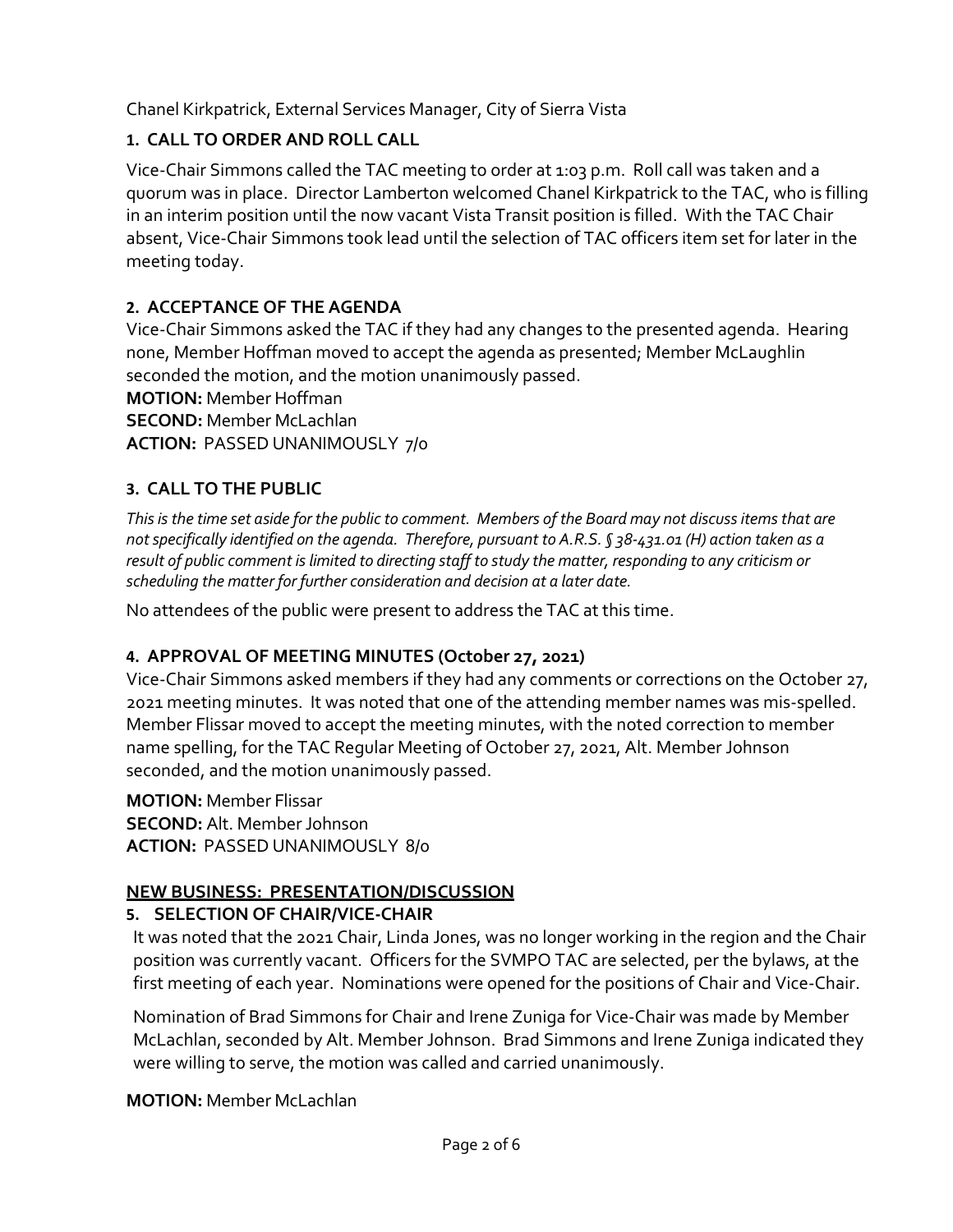### **SECOND:** Alt. Member Johnson **ACTION:** PASSED UNANIMOUSLY 8/0

# **6. STBG FY22 LEDGER BALANCES**

The SVMPO Director briefed the TAC on the current TIP ledger and explained the potentially available funds for future projects. Director Lamberton noted that although the BILJA congressional legislation was passed, obligation of the federal fiscal year funds has not yet been tricked down to the regional governments as of yet. As of the current ledger for FY22-26 just over \$2 million is available in the out-year. Funding strategies include partnering with local jurisdictions for higher match amounts; borrowing funds from future years to bring forward projects that are ready for a design or construction phase, seeking competitive grants, overmatching to leverage available regional funds.

This was an informal item. No action was taken.

# **7. TIP UPDATE AND CALL FOR PROJECTS**

Director Lamberton stated that it has been a goal of the MPO to fully program out the SVMPO Transportation Improvement Program. At this time, other than transit projects, the TIP has no identified projects, other than potential transfers to the Work Program to help develop future TIP projects. In the last TIP cycle, it seemed premature to set projects until the Long-Range Transportation Plan, underway at that time, had been completed.

The SVMPO Director directed the attention of the TAC members to the TIP project selection flow chart in the agenda packet. She shared that the process of developing each annual TIP moves from the current TIP, through a set of criteria, to arrive at prioritized regional projects for the new TIP that met eligibility criteria and had a reasonable chance of meeting time schedules and match requirements.

A Call for Projects had been issued and a total of eight projects were submitted. In addition, two projects were submitted by the SVMPO Board to the AZ State Legislator for potential earmarked funding: one project from the Town of Huachuca City was submitted for consideration on the TIP and the other, a Joint County/City project (for Theater Drive) was not.

Director Lamberton, at the request of Member McLachlan, then discussed the State Legislation that had been proposed for two projects. This bill, HB2396, is still in the state legislature committees and it is yet unknown if these projects will be funded through an ear-marked bill and what the requirements might be if they are funded. It is a long-shot attempt by the rural MPO/COG's for state-shared revenues from recent federal transportation funding distributed to the States, with set-asides for the MAG and PAG areas but not for the rural areas. Both the Theater Drive and Skyline Drive Project were selected by the SVMPO Board to be included in this attempt at potential funding. These projects can be placed on the TIP and if new funding does show up projects can then be moved up that are ready to go but are in future years.

Director Lamberton then asked that each member jurisdictions discuss their proposed projects and asked for positive feedback from the TAC to assist in strengthening each proposal and ensuring that the projects could be success if brought forward for regional funding. She noted that costs for materials and contractors in the first half of FY22 were coming in close to 20 higher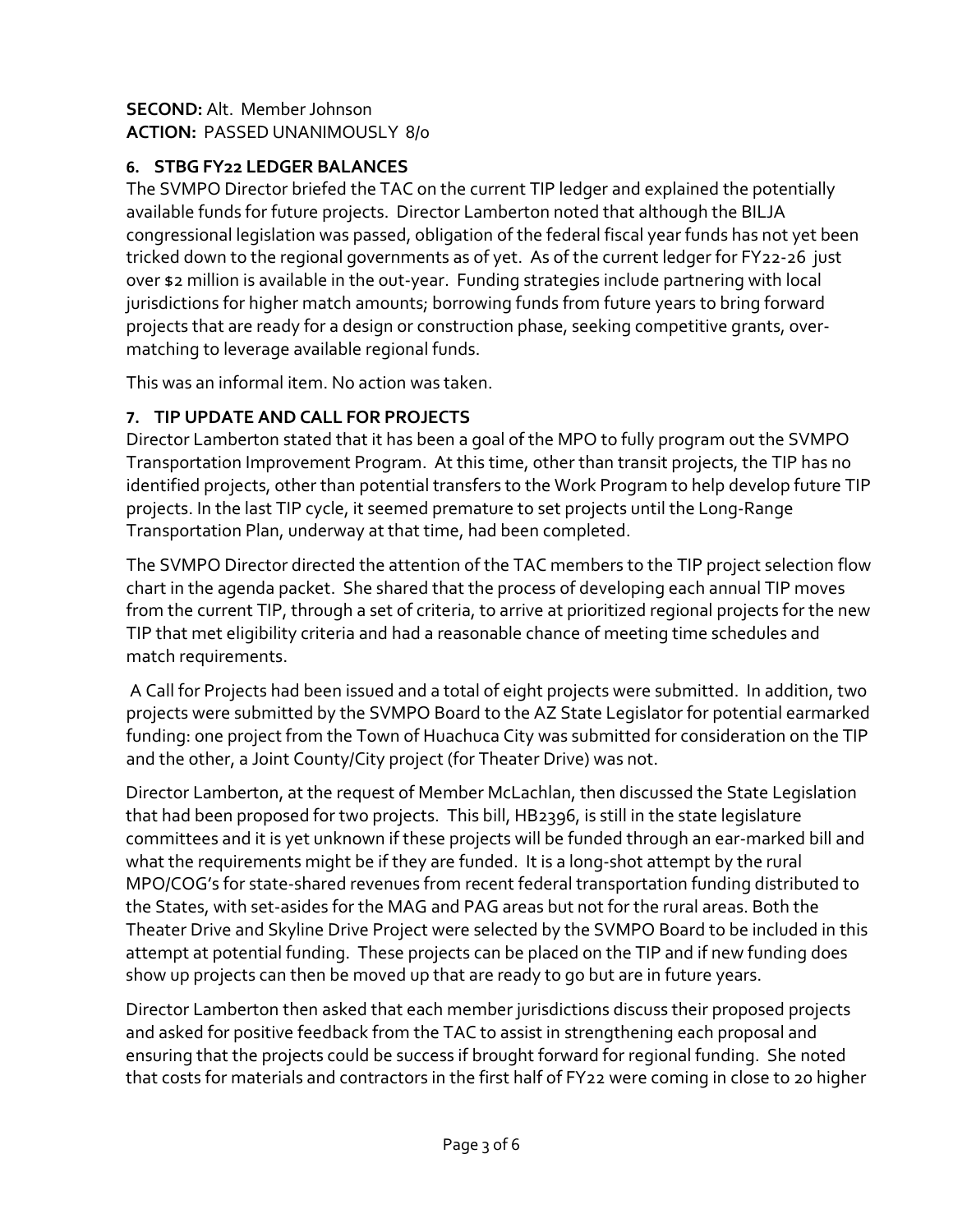than estimates and recommended a 10 to 20 percent increase in estimated costs for all submitted projects.

In addition, it was suggested that the TAC could consider a "parking lot" of possible projects to bring up into the active TIP as additional funding is identified.

Cochise County presented their Moson Rd. Corridor request for design funds in the amount of \$1 million. They are not asking for construction funds at this time but would ask for construction to be placed on the placeholder list in the amount of \$8 million, noting that this would only be a contribution from the region, not the full funded amount. This project is listed as  $\#2^{nd}$  (RWY-11) in the 2050 LRTP.

The Town of Huachuca City presented two projects: a proposed pathway project in the amount of \$ \$240,000 as a potential HURF Exchange Project; and the Skyline Drive project in the amount of \$849,643 to provide a stronger pavement cross-section to the primary connection from the state highway to the landfill. It was noted it would be prudent to increase both these costs by at least 10 percent. A HURF Exchange project could be identified for first quarter FY23 if placed in the TIP now. *Unfortunately, the pathway project submittals was not received by some TAC members for review, and this limited the ability to discuss this project – it was re-sent via e-mail in real time to TAC members.* The pathway project is a near-term priority for the Town Council and listed as #24th (REC-8) in the LRTP Bike/Ped/Rec Projects and the Skyline Project is listed #3 (RWY-19) in the LRTP.

The City of Sierra Vista submitted five projects. Of these two were quickly identified as being eligible to be funded with planning funds rather than with limited STBG funds: a Pavement Condition Index Study and an Access Management Study. Other member jurisdictions had expressed interest in a region-wide Access Management Study at a prior TAC meeting. Director Lamberton stated she would look at the funding opportunities in the Work Program but noted it would have to be amended for these projects. A potential Signal Timing Study is in the current FY22/FY23 Work Program and Member Zuniga indicated both of these proposed studies are a higher priority for the City. The remaining three projects were then presented: a pavement preservation project on Willcox Drive with a request for \$934,819; a multi-use pathway on Hwy 92 from BST to Kachina with a request for \$1.33 million; and a potentially phased pavement replacement project on BST from 7<sup>th</sup> street to Hatfield requested for \$4.34 million. The Willcox Drive project is listed as 16<sup>th</sup> (PRES-14) in the LRTP; multi-use pathway listed 10<sup>th</sup> (BIKE-18) in the state highway project list in the LRTP; the BST project is listed  $7<sup>th</sup>$  (PRES-13) in the LRTP.

A question was raised about the TAC involvement in the prioritization process for these projects and Director Lamberton stated she would provide a summary of the process to TAC members.

Director Lamberton thanked the member jurisdictions for submitting potential projects and that at the next meeting the TAC would be asked to roll up their sleeves and try to build a regionally prioritized and phased TIP that met the LRTP regional priorities and funding strategy adopted by the SVMPO Board. It is good to have competition for projects but given the over \$10 million in projects submitted and the availability of just over \$2 million for projects there is clearly a huge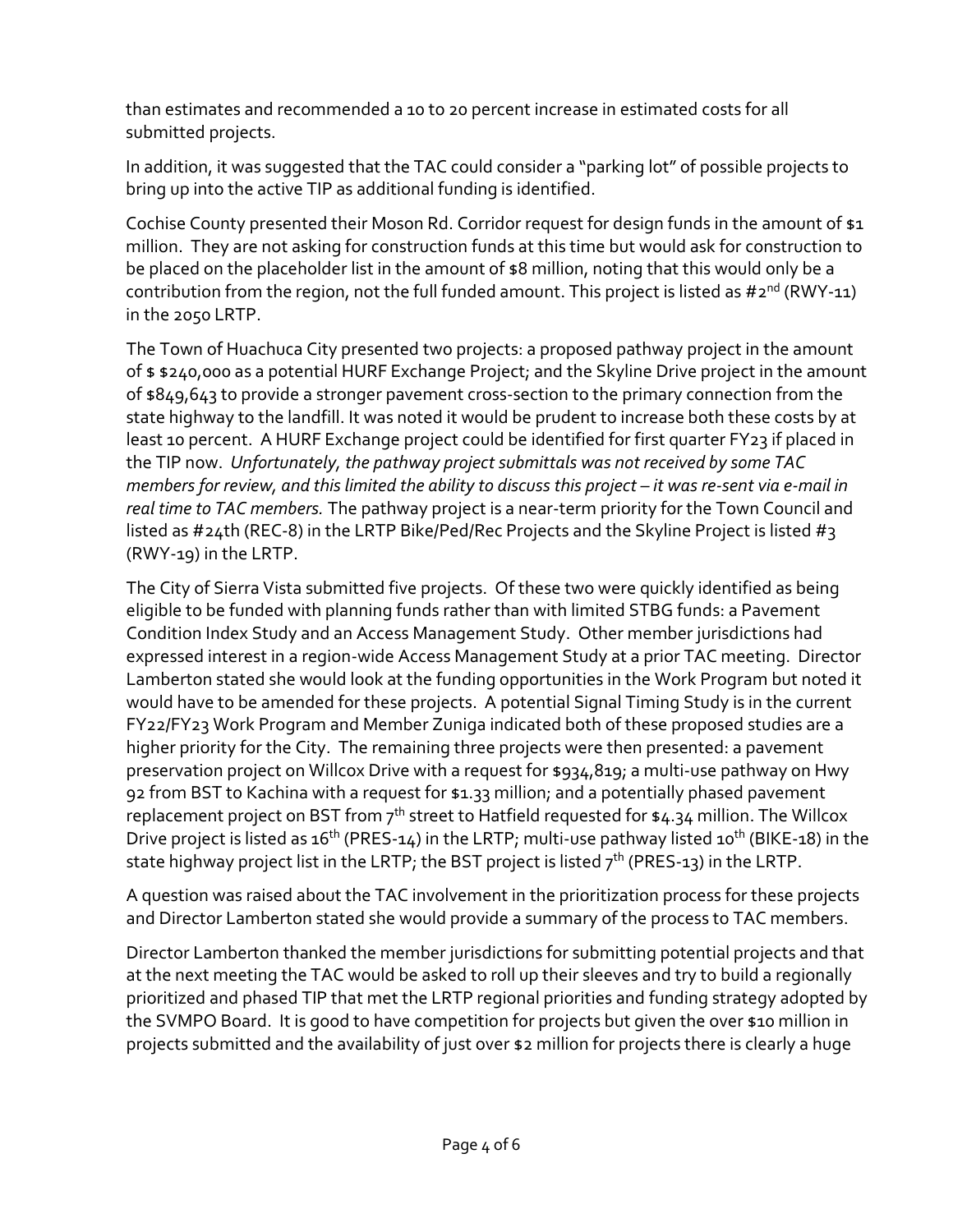funding gap to address. The Director stated that she would contact each member jurisdictions to assist in finalizing their TIP proposals for the next April TAC meeting.

This was a discussion item. No action was taken.

# **CONTINUING BUSINESS: PRESENTATION/DISCUSSION**

### **8. JURISDICTION TIP PROJECT UPDATES**

TAC Members provides brief updates about active regional and local agency projects. These included:

- Cochise County LIDAR flight data delivery status: The County has received an external hard-drive with all the data. USGS has not yet posted the new flight data on their site yet. The County and City are in the process of developing a shared links for data with a new GIS staff member hire.
- City of Sierra Vista West End HURF Exchange Project: The project is nearing completion on driveways and pathways; the contractor is working on the plantings and curbs. There are change orders on this project: Member Zuniga for the City asked if there was a possibility of obtaining additional funds through the regional process. Director Lamberton stated she would respond back directly to her on this inquiry.
- Huachuca City Utility mapping effort (final deliverable of HC Roadway Study Project): Alt. Member Johnson stated this project was going great and are on the downhill side towards finalizing all deliverables on this project. Very good work has been produced and the Town indicated they were pleased with the utility maps provided to them so far.
- Vista Transit Plans and Projects: Replacement buses have been ordered or pre-ordered. They are also proceeding forward with awarding a contract on purchasing cashless options for paying for transit rides: Director Lamberton stated this was one of the top priorities identified by riders in the just adopted Short-Range Transit Plan. A camera system upgrade is also in progress. Vista Transit has posted for new drivers and hope to being hiring soon.

This was an information item.

# **INFORMATIONAL ITEMS/DIRECTION TO SVMPO ADMINISTRATOR MAY BE GIVEN**

#### **9. SOUTHCENTRAL DISTRICT REPORT**

Member Mark Hoffman, ADOT Multi-Modal Planning Division, noted that there are several competitive grant opportunities being released that member jurisdictions may wish to consider. Fact Sheets are out about these grants for the next cycle. The Border Master Plan is also continuing to move along.

Jeremy Moore, SouthCentral Assistant Engineer, noted that the SR90 project to do a pavement repair and preservation work on the section from Milepost 322-325 was out for bid and it is hoped to bring this to the State Transportation Board for award soon. Member Zuniga spoke for the City stating that this section, and issues at the intersection, result in frequent calls to the City and they are very pleased that this work is planned.